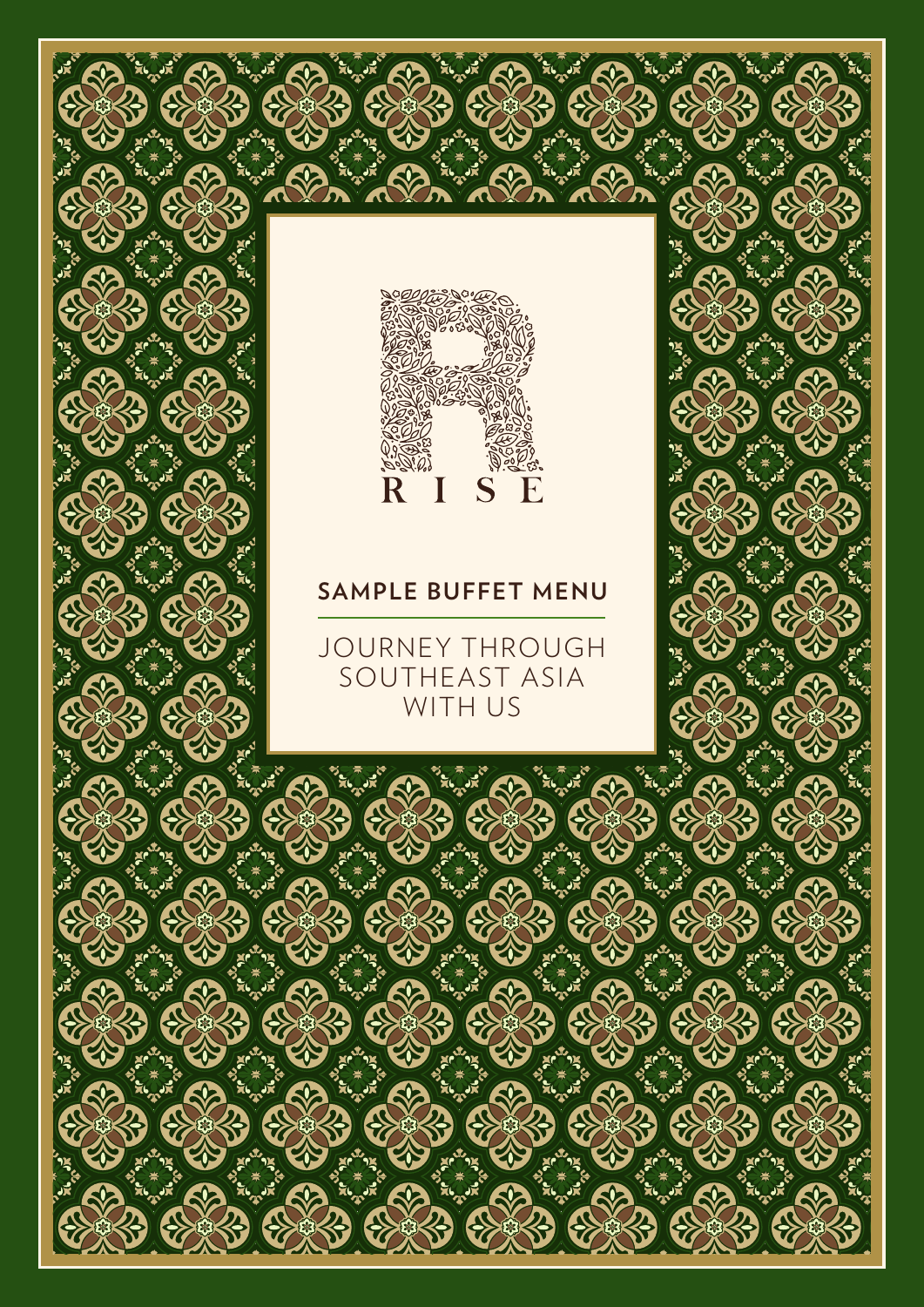



# *<b>∜* THAILAND

# **HOT**

Massaman Chicken Curry

Fish Cake with Sweet Chilli Sauce

Stir-fried Minced Pork with Sweet Basil

Marinated Chicken Wrapped in Pandan Leaves

Hot & Sour Prawn Soup

 $-28$ 

# **NOODLE STATION**

Boat Noodles, Thai Style with Pickled Bean Curd, Spices & Soy

 $-28 -$ 

# **SALADS & DIPS**

Green Papaya Salad, Mango Salad

Deep-fried Rice, Crispy Oyster Mushrooms, Coral Lettuce, Carrots, Green Beans, Deep-fried Prawn Crackers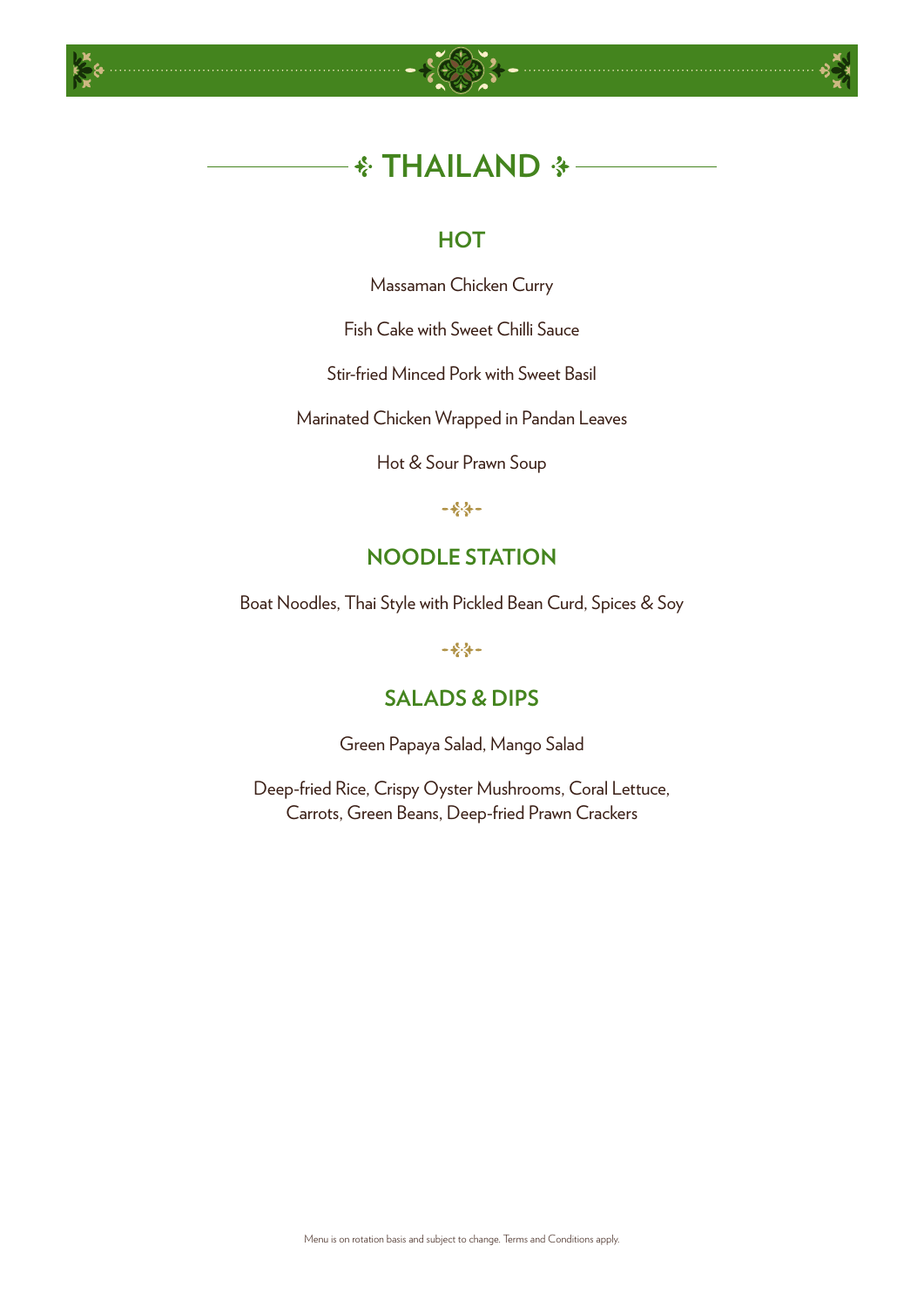





#### $\frac{1}{2}$ **VIETNAM**  $\cdot$   $\cdot$

# **HOT**

Slow-baked Lemongrass Spring Chicken with Vietnamese Spices

Grilled Seabass Fillet Marinated with Turmeric, Dill Leaves, Blue Ginger, Lemongrass, Chilli with Pineapple & Fish Sauce Dipping

Sugarcane Prawns

Sautéed Sweet Potato Leaves with Garlic & Chilli

 $-484-$ 

# **NOODLE STATION**

Vietnamese Pho with Slices of Grass-fed Beef Tenderloin

Pork Chop, Rice Noodles Served with Pickled Vegetables

 $-484-$ 

# **SALADS & DIPS**

Vietnamese Rice Paper Rolls with Prawns, Lotus Sprouts Salad with Slow-braised Pork Belly

Deep-fried Marinated Sliced Fish, Cucumber, Rice Noodles, Green Beans, Carrot, Prawn Crackers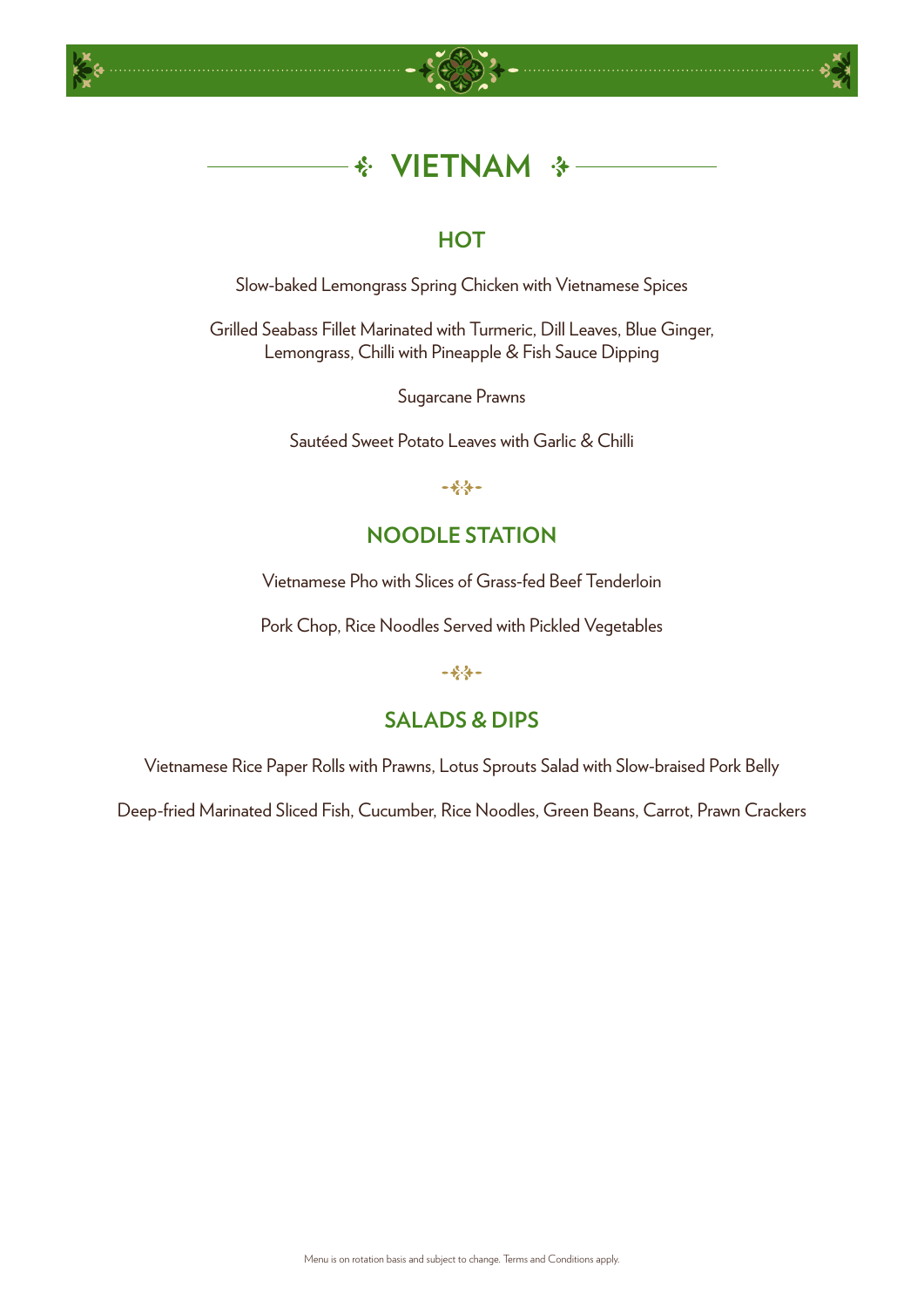





# **PERANAKAN TOK PANJANG**

Bakwan Kepiting

Ayam Buah Keluak

Babi Pongteh

Nyonya Chap Chye

 $-484-$ 

### **CHINESE WOK**

Singapore Chilli Crab (Sri Lankan Crabs) Braised Vegetables with Oyster Sauce Crab Meat Fried Rice Cereal Tiger Prawns

# **CHICKEN RICE & BBQ PLATTER**

Poached Anxin Corn-fed Chicken

Char Siew Pork Belly

Fragrant Rice, Chilli Calamansi Sauce, Old Ginger Dip

 $-28$ 

# **NOODLE**

Singapore Laksa with Prawns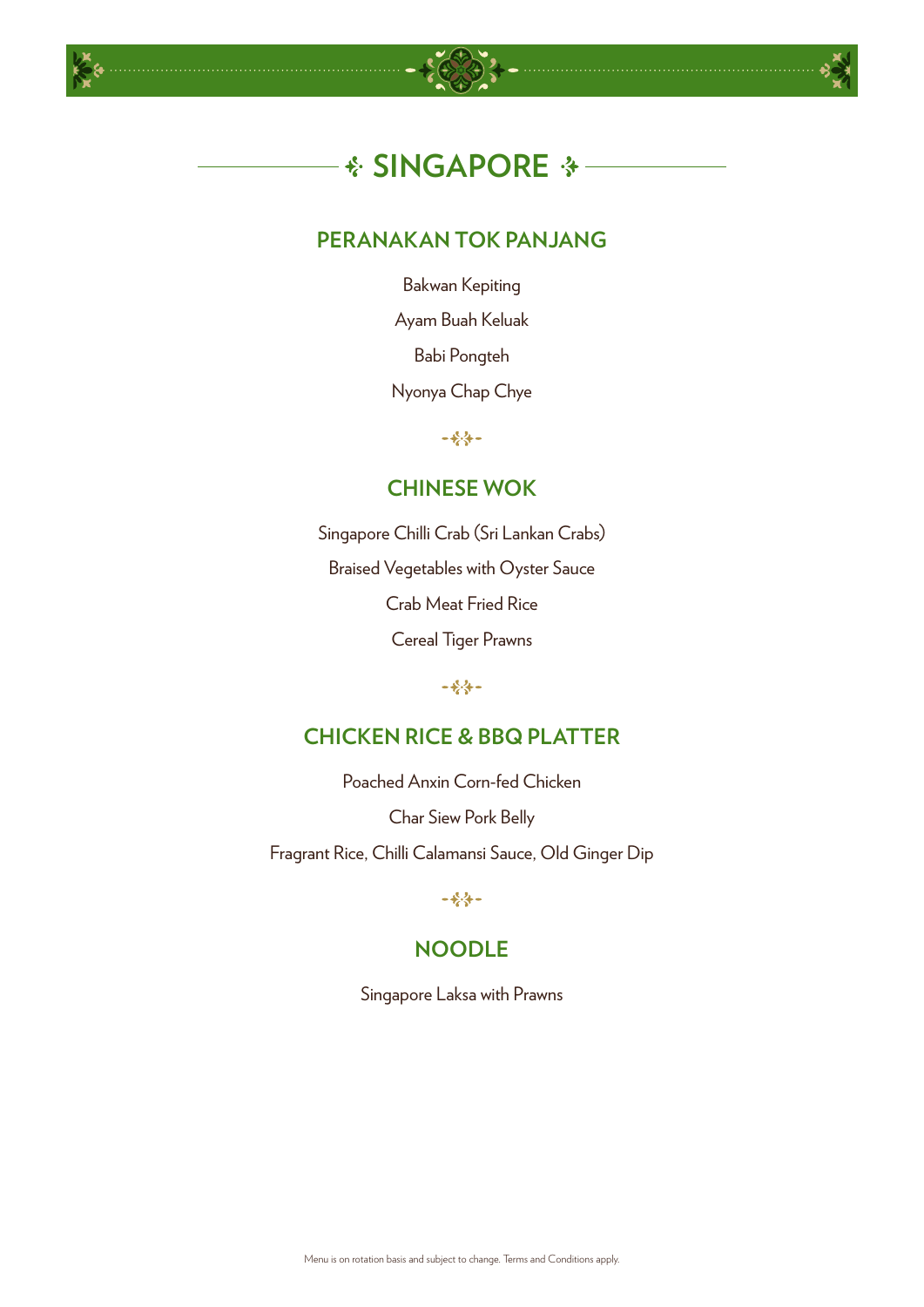





# **MALAY TINGKAT**

Australian Beef Cheek Rendang

Sambal Goreng Tahu Tempeh

Nasi Lemak

 $-4/3-$ 

# **INDIAN HANDI POT**

Butter Chicken

Lamb Vindaloo

Paneer Bhurji

Seabass Tikka

Kachumber, Mint Sauce, Raita, Naan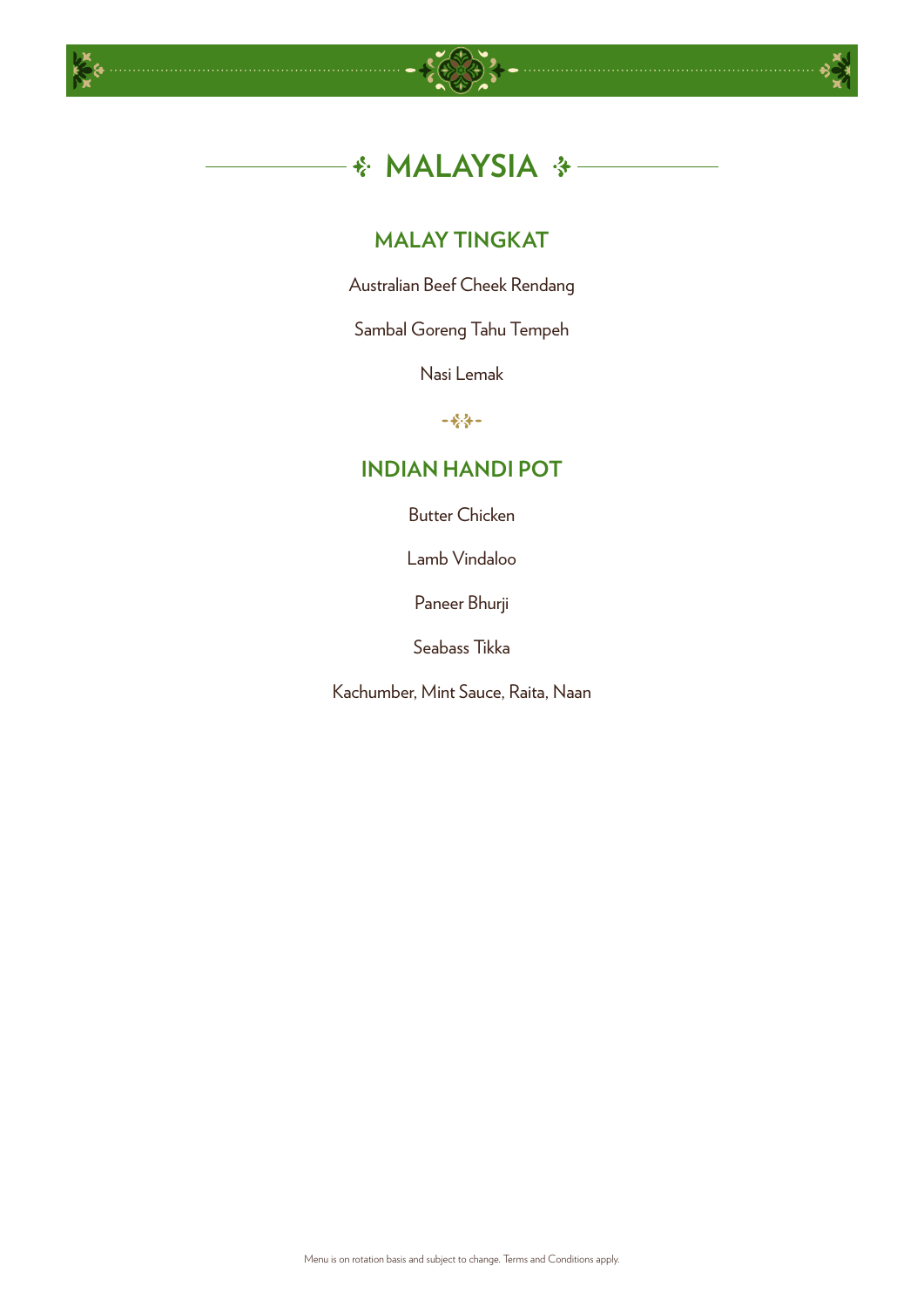





# **SEAFOOD ON ICE ↑**

*Presented as a platter of the freshest seafood on ice. Subsequent servings may be placed as an à la carte order.*

Alaskan King Crabs ASC, Fresh King Prawns, Boston Bay Blue Mussels, Australian Yabbies

### **DIPS**

Home-made Thai Green Chilli Sauce, Cocktail, Sichuan Spicy Pepper Dressing, Tabasco, Lemon

 $-284-$ 

#### **CHEF'S CORNER**  $\frac{1}{2}$

# **SASHIMI, SUSHI & MISO SOUP**

Norwegian Fresh Salmon ASC, Octopus, Yellowfin Tuna

Soft Shell Crab Aburi Maki, Hokuou Salmon Roll, RISE Chicken Floss Avocado Roll, Unagi Tobiko

Shoyu, Wasabi, Pickled Ginger

Miso Soup, Tofu, Nameko Mushrooms, Spring Onions

# **CARVINGS**

*2 Carvings for Dinner: 1 Meat & 1 Fish* | *1 Carving for Lunch*

Beef Wellington, Mushroom Duxelles, Puff Dough

Slow-cooked BBQ Baby Back Pork Ribs

Baked Barramundi GAP Certified with Herb Crust

Australian Stanbroke Beef Ribeye

Lamb Leg Stuffed with Whole Black Garlic & Fresh Rosemary

Grain-fed, 200 Days, Tomahawk/Prime Rib

Roast Australian MSC Sword Fish Fillet Salt-baked Chicken, Fennel Confit Kagoshima Pork Rack

Salt-baked Norwegian Salmon ASC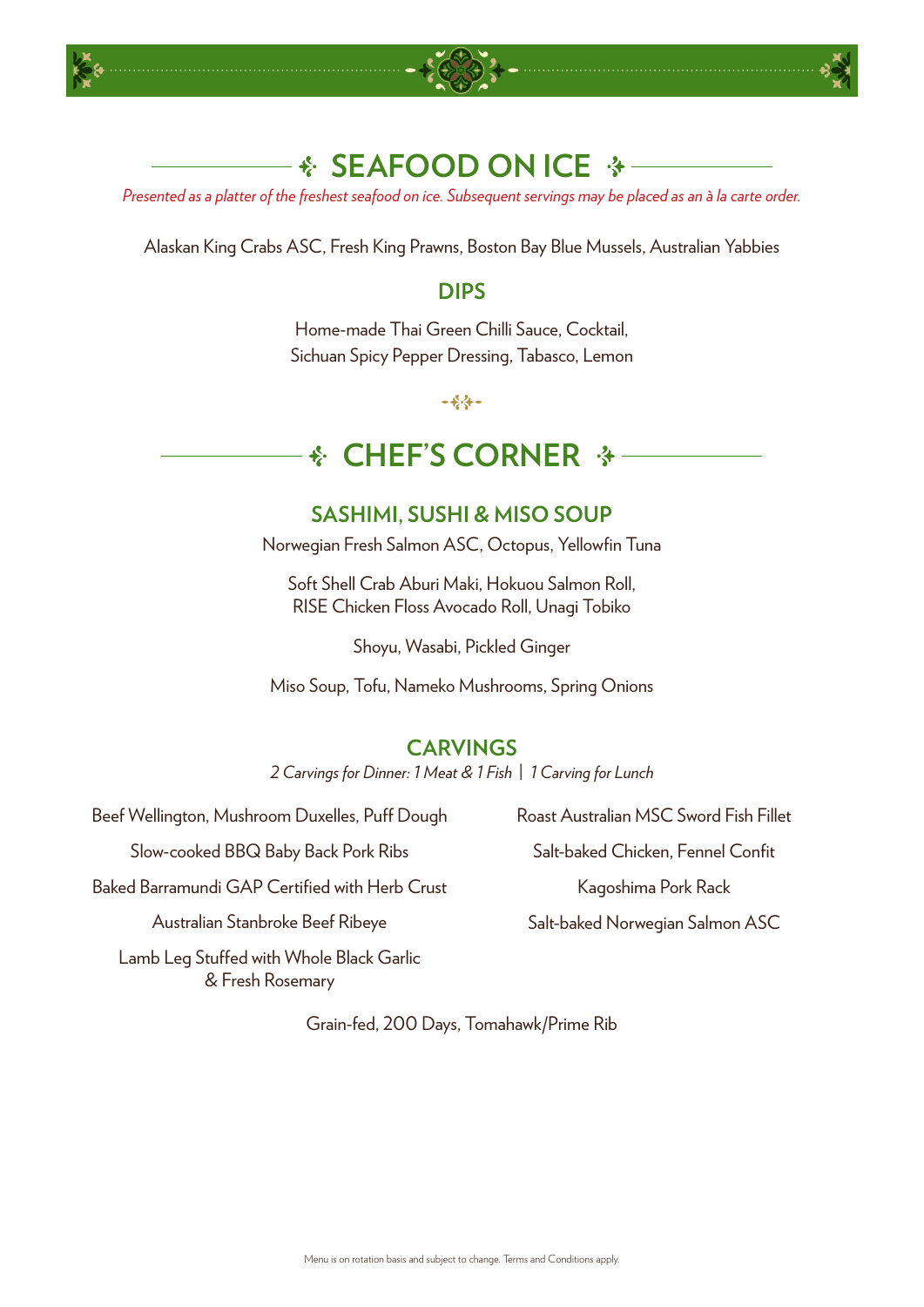





### **HOT**

Baked Oyster with Olive Oil Pearls

Osso Buco Flavoured with Orange Zest & Vegetable Confetti

Sautéed Broccolini with Almond Flakes & Echire Butter

Sautéed Idaho Potatoes & Sweet Potato Mash, Grilled Vine Tomatoes, Baby Carrots, Asparagus

# **COMPOUND SALADS & GREENS**

Cobb Salad with Vine Tomatoes, Grilled Chicken Breast, Hard-boiled Egg, Avocado, Blue Cheese & Red Wine Vinaigrette

Caesar Salad with Fresh Parmigiana, Croutons, Bacon Bits

Potato Salad with Mayonnaise, American Mustard, Scallions

Kale Salad with Roasted Sweet Potatoes & Tahini Vinaigrette

Mesclun, Frisée, Baby Spinach, Sweet Peppers, Heirloom Tomatoes, Japanese Cucumber, Corn Kernels

Vinaigrette, Caesar, Balsamic Olive Oil, Blue Cheese Dressing, Japanese Shoyu Dressing

### **CHEESE & BREADS**

Stilton, Morbier, Gubbeen, Munster, Brillat Savarin

Dried Fruits, Fresh Grapes, Walnuts, Crackers, Fig Jam, Quince Jelly

### **ARTISANAL/LOCAL BREADS**

Chicken Floss Bun, Multigrain, Laugen Roll, Onion Bun, Sourdough

# **SMOKED FISH/CURED MEAT & SOUPS**

Norwegian Smoked Salmon ASC Certified, Norwegian Gravlax ASC Certified

Beef Pastrami, Black Forest Ham, Spanish Air-dried Salami